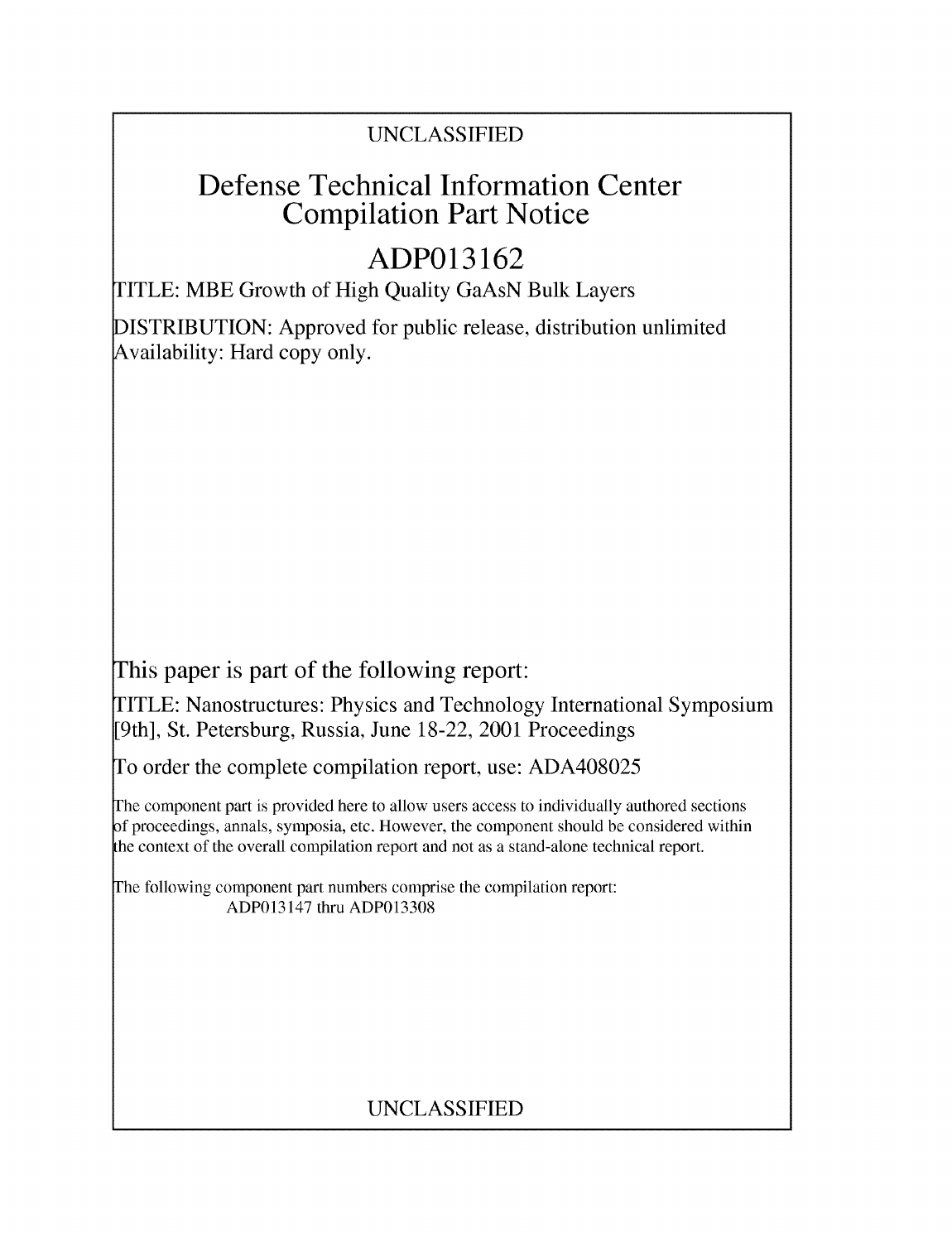### MBE growth of high quality GaAsN bulk layers

*A. R. Kovsht:,* J. Y. Chit, J. S. Wangt, L. Weit, Y. T. Wut, C. H. Chen§, B. V. Volovik<sup>†</sup>, A. F. Tsatsul'nikov‡ and V. M. Ustinov†

t Industrial Technology Research Institute, Hsinchu 310, Taiwan, R.O.C.

**I** loffe Physico-Technical Institute, St Petersburg, Russia

**§** National Taiwan University, Taipei 104, Taiwan, R.O.C.

Abstract. In the present work we have carefully optimized the operation of plasma source and the growth parameters of GaAsN layers. We have demonstrated the possibility of incorporation about 1.5% of N into GaAs without decreasing the photoluminescence intensity.

#### 1. Introduction

Presently one of the main directions of III-V compound epitaxy is the development of long-wavelength GaAs-based structures.  $1.3 \mu m$  VCSEL pseudomorphically grown on GaAs substrate can realize the low-cost light source required for optical local area network. First demonstrations of the 1.3  $\mu$ m GaAs-VCSELs based on InAs QDs and InGaAsN QWs were presented in **[1]** and [2], respectively. The most outstanding results for edge emitting lasers were achieved by MBE grown InGaAsN QWs using RF (radio-frequency) plasma nitrogen source [3]. So far the same team has presented the best characteristics of 1.3  $\mu$ m VCSEL [4].

However, in spite of extensive investigation of the growth condition and post-growth annealing, there is a wide dispersion of the published characteristics of InGaAsN QW lasers. This variation indicates that the technology of InGaAsN-based lasers is still immature compared with the InGaAs-based counterparts. Presumably this situation can be attributed to different nitrogen sources and plasma conditions, which are used to grow (In)GaAsN. Nevertheless, little attention is paid to the study of the effect of plasma condition on (In)GaAsN quality. Defects from ion damage, impurities coming from the plasma source, and non-radiative recombination fundamental to the band structure are some of the accepted reasons to explain the decreasing efficiency of the radiative recombination even in the case when N content is less than  $1-2\%$ . However, in the present work we have achieved highly efficient radiative recombination in GaAsN layers by optimizing the RF plasma nitrogen source operation, growth regimes, and post-growth annealing.

#### 2. Experiment

In our experiments we used Riber Epineat apparatus equipped with conventional effusion cells for group III elements and arsenic. UNI Bulb RF Plasma Source produced by Applied EPI was used to generate active species of N. Samples under investigation were grown on  $n^+$ -(001) GaAs substrate. A special structure design with the layer to be studied sandwiched between short period AlGaAs/GaAs superlattice (SL) was used for PL studies. We varied the growth temperature and growth rate of the core layer whereas substrate temperature of the rest of the structure was set at 600 **'C.**

The crystal quality of the samples was evaluated by x-ray diffraction measured with incident beam in the [004] and [511] azimuths. PL measurements were carried out using a doubled frequency YAG:Nd solid state laser ( $\sim$ 40 W/cm<sup>2</sup>) and CCD a (Charge Couple Device) spectrometer.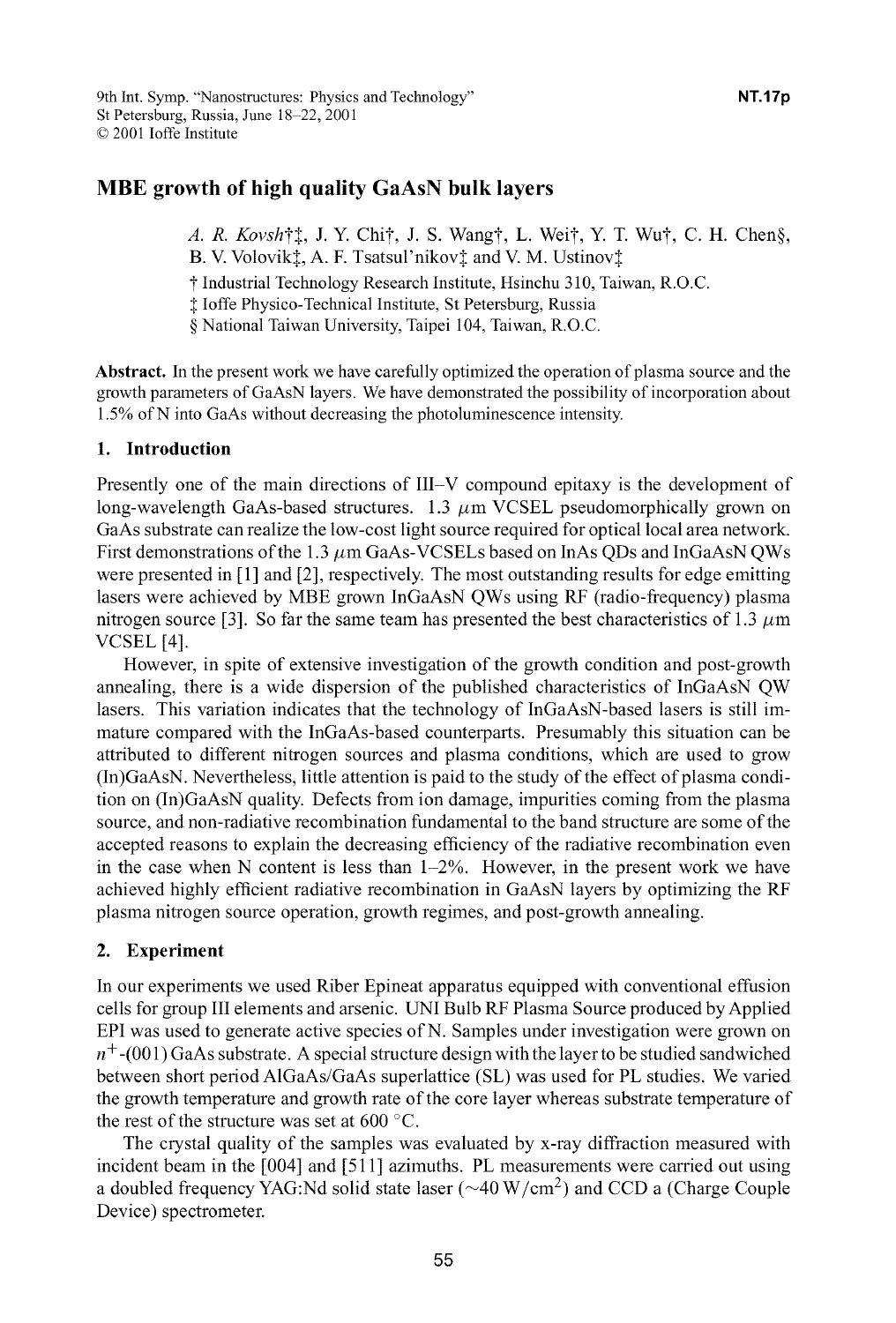To clarify the effect of plasma source operation we chose the simpler GaAsN composition rather than the highly strained InGaAsN QW. Effects related to 2D-3D growth mode transition and the presence of high strain could complicate our study.

#### *2.1. Effect of aperture design*

The first set of GaAsN layers was grown at 470 **'C** using different aperture design. In a simple way, ignition of plasma in  $N_2$  gas flow leads to formation of N atomic species as well as excited molecules and ions of  $N_2$ . The former incorporate into growing film whereas the latter lead to non-radiative defect formation. Thus, the quality of the layer is expected to be dependent on plasma composition, which can be affected by the aperture layout. Three apertures with different conductance ( $\alpha$  200  $\mu$ m, number of holes,  $h = 25, 50, 66$ ) were used. The intensity of plasma can be controlled by the RF power and the flow rate of  $N_2$ . Figure 1(a) shows the dependence of nitrogen content, y, in  $GaAs_{1-y}N_y$  layers on plasma light intensity as measured by a photodetector voltage,  $V_{\text{OPT}}$ . In Figure 1(b) we showed N content versus parameter C<sub>SOURCE</sub>, which is definite as  $h \times V_{\text{OPT}}/R_{\text{GaAs}}$ , where  $R_{\text{GaAs}}$ is the growth rate. It is clearly seen that the dependence of y on  $C_{\text{SOLIRCE}}$  is linear. Thus,  $C_{\text{SOURCE}}$  is an universal parameter responsible for N content in the growing film.



Fig. 1. Dependence of N composition of GaAsN layers on plasma conditions. (a) N content vs plasma light intensity at different GaAs growth rate and different aperture layouts, (b) N content vs parameter C<sub>SOURCE</sub>.

Figure 2 shows the dependence of PL intensity of 0.2  $\mu$ m-thick GaAsN layers on the PL peak position and nitrogen composition. All samples were grown under the same growth conditions.  $N_2$  flow rate was tuned to get the lowest RF power at a given plasma intensity. One can see that we can obtain the required nitrogen composition for any aperture. However, the optical quality ofthe samples is quite different. Using the 50-hole aperture allowed us to improve several folds the PL intensity of GaAsN layers. All following growth experiments were done using the 50-hole aperture.

#### *2.2. Effect of growth temperature and growth rate*

We found that in our case the sticking coefficient of nitrogen is temperature independent from 430 to 550 **'C** and decreases at higher temperatures. GaAsN (1.3%) samples grown within the 520-540 **'C** temperature range demonstrated the brightest and narrowest PL spectra. At temperatures below 540  $\degree$ C the 2 $\times$ 4 reconstruction of RHEED pattern was similar to the case of the GaAs growth. However, we observed  $3 \times 1$  reconstruction when substrate temperature was higher than 550 **'C.** This fact is presumably due to N segregation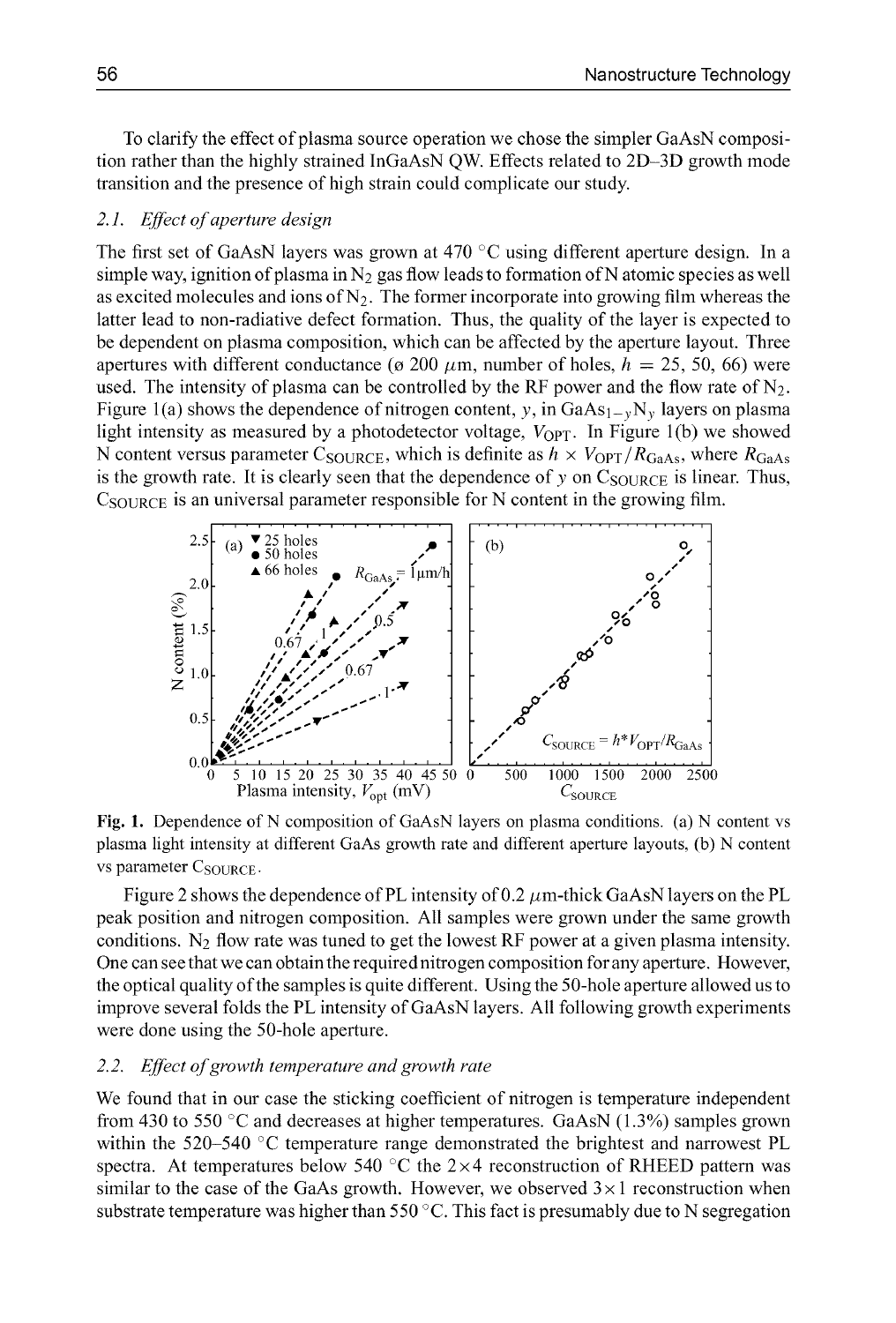



GaAsN layers on wavelength for different aper- gram of RHEED pattern. Points indicates samture layouts. ples grown at given growth rate and temperature.

Fig. 2. Dependence of the PL intensity of Fig. 3. "Growth temperature/growth rate" dia-

on the growing surface [5]. This is in good agreement with PL and XRD measurements, which showed the presence of N-rich regions in grown films.

We did not find strong dependence of GaAsN quality on V/III ratio within typical range.

We observed the strong dependence of GaAsN properties on growth rate. When growth rate became lower than a certain value, the growth mode changes from 2D to 3D and N-rich clusters are formed. This minimum growth rate depends on temperature. Figure 3 showed "temperature-rate" phase diagram of RHEED pattern during the growth of GaAsN layers with N content about **1.3%.** The upper region corresponds to normal GaAs-like growth mode and bright PL intensity. Both of the bottom regions correspond to the growth modes leading to fluctuation of N content in layers and lower PL intensity. So, we can conclude that there is some region of high "growth rate/growth temperature" that is free of the effects related to phase separation during the growth of GaAsN.

#### *2.3. Effect ofplasma operation condition*

As we mentioned above one can tune the flow rate of nitrogen gas to get the lowest RF power at a required plasma intensity. However, we found that the plasma operation with lower nitrogen flow rate and therefore higher RF power is preferable to achieve brighter PL intensity. We also developed a "pre-operation" procedure to further enhance PL intensity. This procedure is the operation of plasma source at high flow rate and high power before growth run.

#### *2.4. Comparison of GaAsN with GaAs layers*

Figure 4 shows PL spectra of GaAsN(1%), and GaAsN(1.3%) grown using optimized conditions. The spectrum of GaAs grown at the same conditions is presented for comparison. Using AlGaAs/GaAs SLs allowed us to avoid leakage of non-equilibrium carriers into the substrate and surface and thereby obtain equal effective pumping of GaAs and GaAsN layers. The growth temperature was set at 520 **'C** and V/Ill ratio was about three. Adding N leads to strong red shift and broadening of PL line whereas integrated PL intensity remains almost the same.

#### *2.5. Effect of annealing*

We have also investigated the effect of in situ annealing on our GaAsN layers. We found that the maximum improvement in intensity for a given sample varied from 3 to 100 times